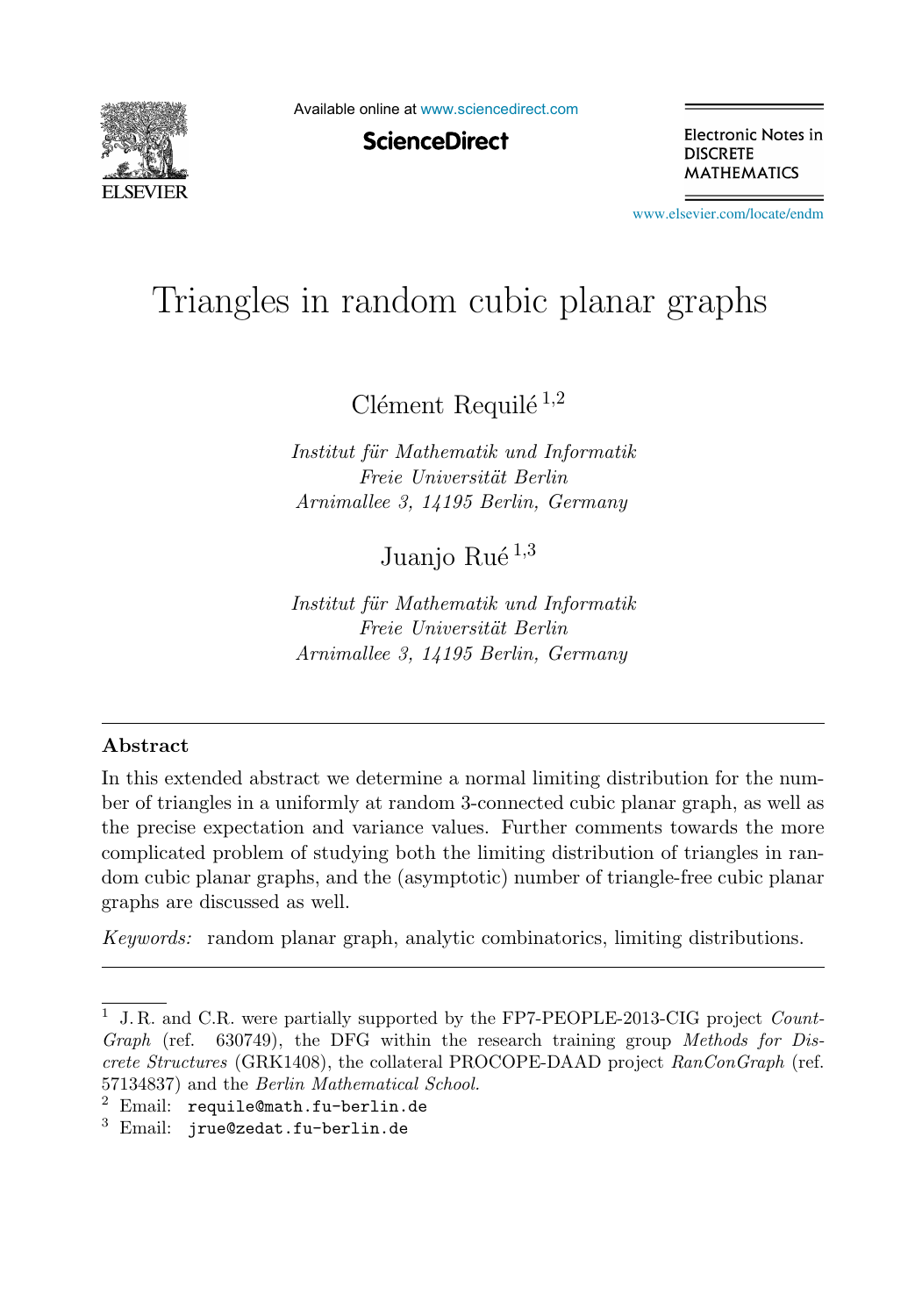# **1 Introduction**

The theory of random graphs, initiated by Erdős and Rényi in their seminal paper On the evolution of Random Graphs in the early 1960s [\[9\]](#page-7-0), has become one of the main areas of research in combinatorics. Nowadays, there is a rich theory which explains this model, and a wide range of parameters are well understood (see for instance [\[5,](#page-7-0)[17\]](#page-8-0)). Unfortunately, the analysis becomes more involve if one wants to analyse random graphs subject to a global condition, such as avoiding a certain pattern. In this extended abstract we deal with graphs subject to planar obstructions. The first systematic study of these type of objects (in an embedded setting) was addressed by Tutte in the sixties [\[20,21,22\]](#page-8-0) with the objective of getting an enumerative solution of the four colours problem.

Later, models of random planar graphs were introduced and studied as well (see, for instance  $[7,19]$  $[7,19]$ ). Lot of activity has been devoted to the comprehension of this family of random graphs. In this context, analytic methods based on generating functions and complex analytic tools over them have been developed dramatically in the last years to handle more and more complicated classes of graphs. The asymptotic enumeration of the number of labeled planar graphs on n vertices by Giménez and Noy  $[14]$  (building on a previous work of Bender, Gao and Wormald on 3-connected (and 2-connected) planar graphs [\[2\]](#page-7-0)) was a breakthrough on the use of these techniques. Since then, some subfamilies of planar graphs have been studied as well, and even graphs on surfaces (see [\[6\]](#page-7-0)).

In particular, nowadays many results are known when dealing with pending copies of a given subgraph, including planar graphs [\[14\]](#page-8-0), series-parallel graphs [\[3\]](#page-7-0) and more generally for graphs defined by 3-connected components [\[15\]](#page-8-0) (see also [\[18\]](#page-8-0) for minor-free closed families of graphs). In most of the cases, the corresponding limiting distribution satisfies a central limit law. Unfortunately, the more complicated problem of studying copies of a given subgraph is still widely open in the general setting (see [\[8\]](#page-7-0) for results on trees).

In this work, we study families of planar graphs with *subgraph obstructions* by using analytic techniques (see the reference books [\[10](#page-8-0)[,8\]](#page-7-0)). In particular, we are interested in the following question: given a subgraph  $H$ , how many subgraphs isomorphic to it are there in a uniformly at random graph in the class under consideration? And how many graphs are there in the family which are  $H$ -free? See for instance  $[12,13]$  for works on this direction. These questions are made explicit by studying the subgraph  $H = K_3$  on a uniformly at random 3-regular planar graph. Our project extends previous results of Gao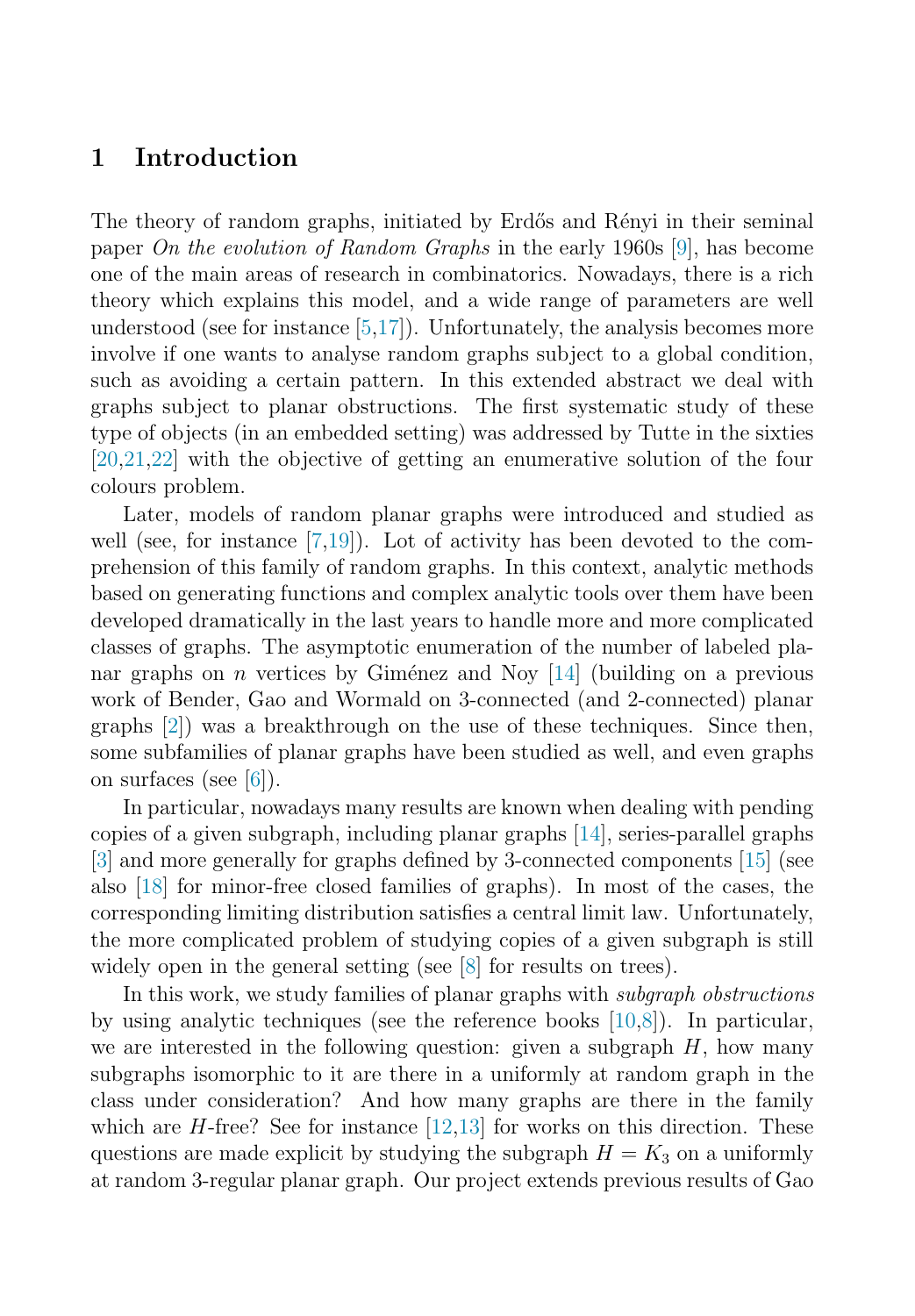and Wormald who obtained counting formulas for 3-connected triangle-free cubic planar maps. Let us mention that the enumerative problem (namely, the asymptotic enumeration of labeled cubic planar graphs with a fixed number of vertices) was solved by Bodirsky, Kang, Löffler and McDiarmid in  $[4]$ . This result (as explained in Section [5\)](#page-6-0) will be crucial to complete the analysis of the full family in the full version of the paper.

This extended abstract is divided as follows: in Section 2 we introduce the basic definitions needed on graphs and maps enumeration, as well as for generating functions. Later, in Section [3](#page-3-0) we get the desired generating functions, and in Section [4](#page-5-0) we analyse them by means of analytic tools. Finally, in Section [5](#page-6-0) we discuss the next steps we expect to develop in the full version of the work.

## **2 Preliminaries: Rooted maps and generating functions**

In this abstract, all graphs are undirected, simple and loopless. A labeling of the *n* vertices of a graph G is a bijection  $\ell : V(G) \to \{1, \ldots, n\}$ . A graph is said to be *labeled* when it is given together with a labeling of its vertices. A planar map, or map for short, is a connected graph embedded on the *sphere*  $S^2$ without edge crossing. It is said to be *rooted* when we choose an edge, the root edge, a vertex from this edge, the root vertex, and one of the two faces adjacent to the root edge, the root face. Observe that there are 4e different ways to root a map with e edges and with trivial automorphism group. An edge or a vertex of the map is said to be external, when it is adjacent to the root face, and inner otherwise. In the following, rooted maps will be considered up to the equivalence class given by homeomorphisms preserving the sphere and its orientation.

A map is said to be k-connected, for a positive integer  $k$ , when the removal of any subset of at most  $k-1$  vertices does not disconnect the map. When dealing with 3-connected graphs, Whitney's celebrated theorem guarantees that any two planar embeddings of a 3-connected graph are equivalent up to homeomorphism of the sphere (see [\[23\]](#page-8-0)). Hence, instead of studying 3 connected labeled planar graphs, we can restrict ourselves to the study of rooted 3-connected planar maps.

In a map, a *triangle* is a face of degree three together with its boundary. A map is said to be *cubic* when all its vertices have degree three, and *triangular* when every face, with its boundary, is a triangle. Observe that the dual of a cubic map is a triangular map, because cubic vertices become triangles. Consequently, there are as many 3-connected cubic maps as there are 3-connected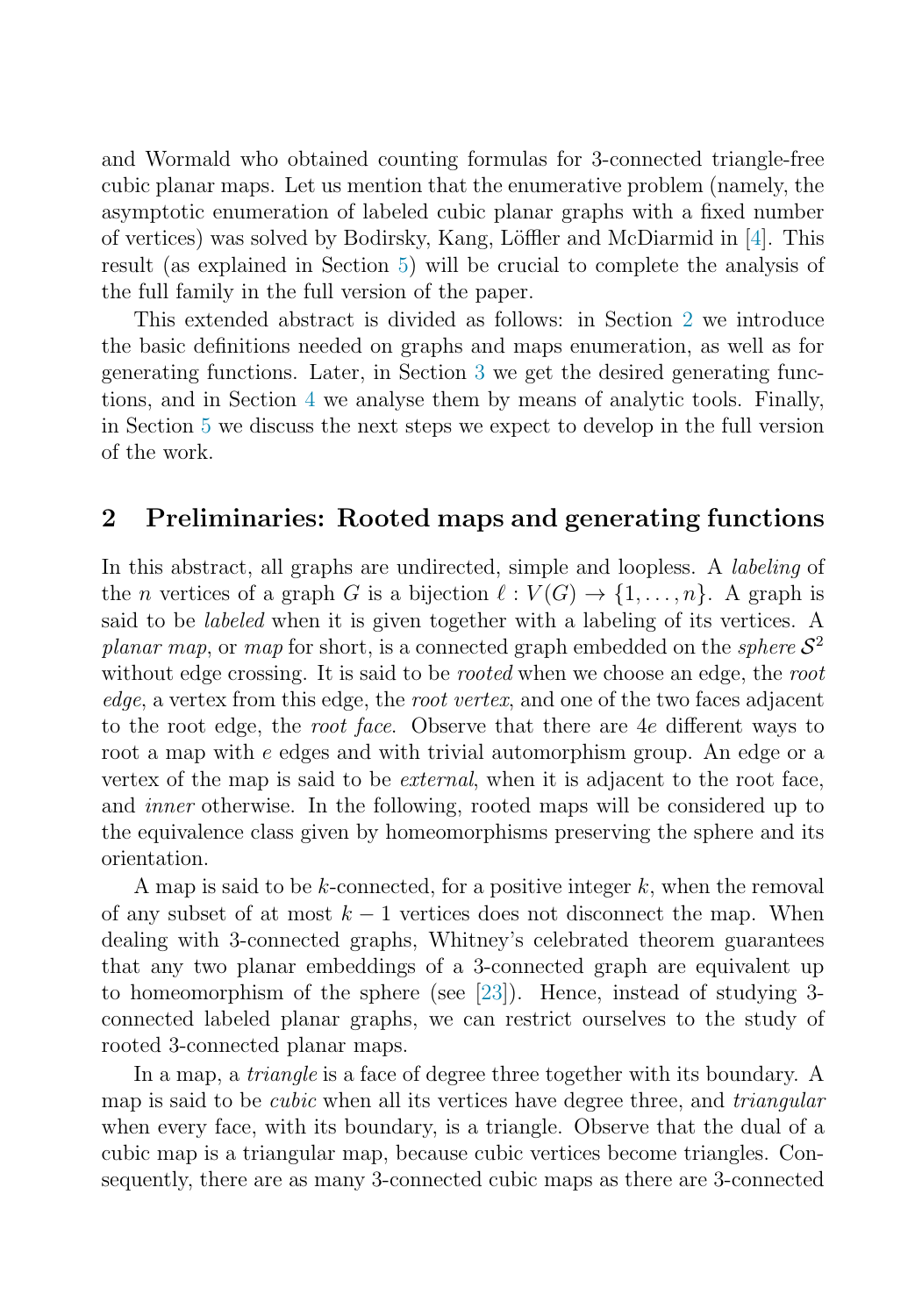<span id="page-3-0"></span>triangular maps. So, in order to count triangles in 3-connected cubic maps, it is sufficient to count cubic vertices in 3-connected triangular maps.

We study enumerative problems on these type of objects. We use ordinary generating functions to encode enumerative counting formulas for maps, while we use exponential generating functions when dealing with labeled graphs.

## **3 Counting formulas for maps and 3-connected graphs**

Given an integer k, we define a  $t_k$ -type map as a k-connected triangular rooted map with at least  $k+1$  vertices. Let then  $t_k(x, u)$  be the generating function counting  $t_k$ -type maps where x denotes the total number of vertices minus two and u the number of inner cubic vertices. For example, the  $t_3$ -type map  $K_4$  is denoted by  $x^2u$ . With this notation, the enumeration of cubic vertices in 3-connected rooted maps is given by the coefficients of the variable  $u$  in  $t_3(x, u)$ . When  $u = 1$ , we will use the short notation  $t_k(x)$  instead of  $t_k(x, 1)$ . Tutte in its seminal paper on the enumeration of planar triangulations [\[20\]](#page-8-0) already studied  $t_4$ -type maps and gave the following parametrization for it, that will be our starting point:

(1) 
$$
t_4(z) = z + \frac{t(t+1)}{(1+t)^2} - z^2,
$$

$$
(2) \qquad \qquad z = t(1-t)^2.
$$

Indeed, computing the coefficients for the cubic vertices will be done following a decomposition used in  $[11]$ , which is inspired by the work of Tutte [\[20\]](#page-8-0). This decomposition works by pasting  $t_3$ -type maps inside the inner faces of a *core*, a  $t_4$ -type map or  $K_4$ . This substitution is formalized via the composition of generating functions. Observe that, when doing such substitutions, the only problematic situation, concerning the coefficients of the variable  $u$ , arises when the core is  $K_4$ . Hence, we distinguish two cases: one for when the core is  $K_4$ , and one for when it is a  $t_4$ -type map. Finally, by adapting the variable  $x$  to count inner faces instead of vertices minus two, we obtain the following functional equation for  $t_3$ -type maps:

#### **Lemma 3.1**

$$
t_3(x,u) = \frac{t_4\left(x(1+x^{-1}t_3(x,u))^2\right)}{1+x^{-1}t_3(x,u)} + x^2\left(1+x^{-1}t_3(x,u)\right)^3 + x^2(u-1).
$$

We now define  $T_3(x, u)$ , the generating function whose coefficients count the number of 3-connected rooted triangular maps, where  $x$  still counts the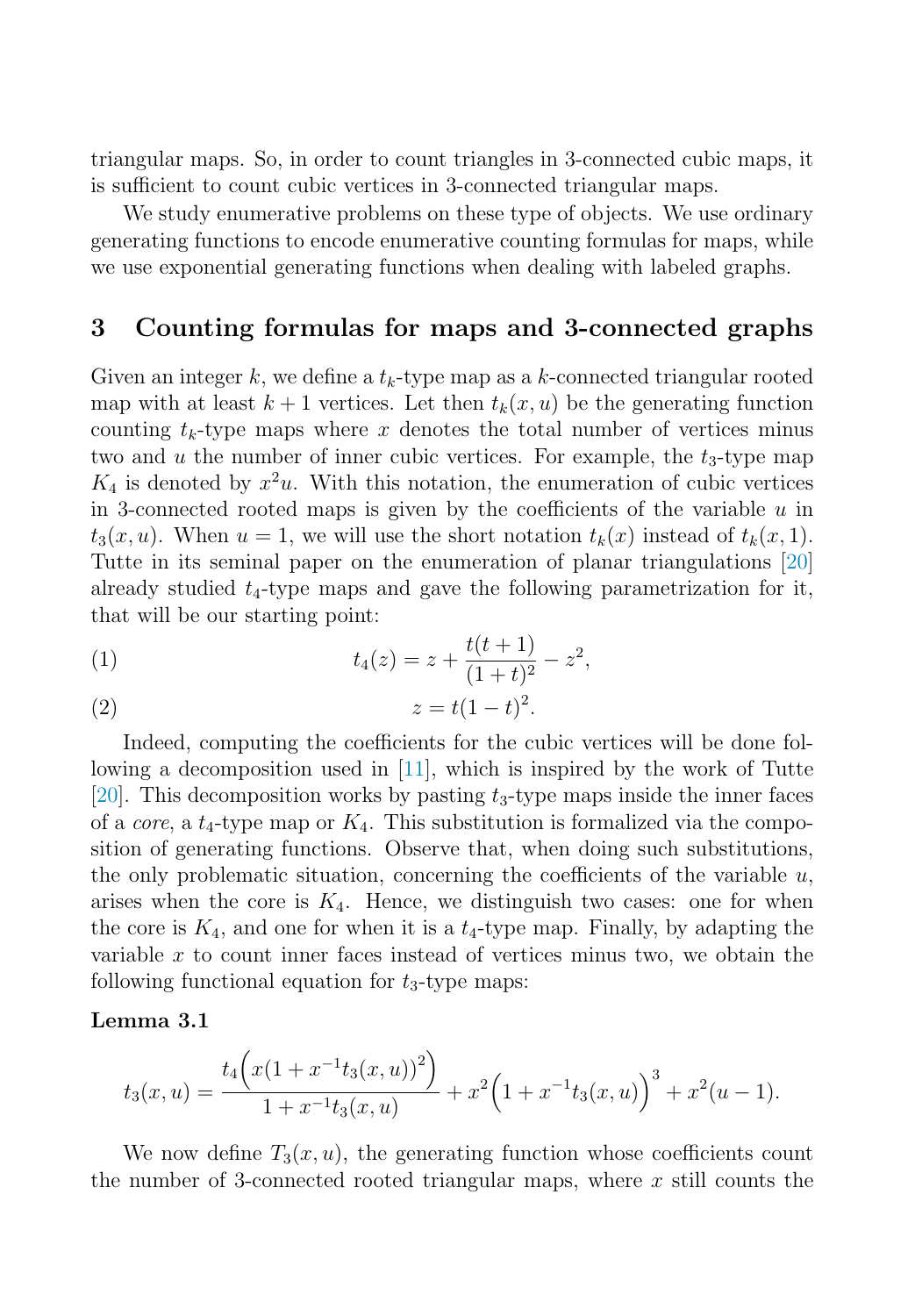<span id="page-4-0"></span>number of vertices minus two, but  $u$  counts now the total number of cubic vertices. Observe that in this case,  $K_4$  becomes  $x^2u^4$ . We have the following lemma.

**Lemma 3.2** The following equality holds

(3) 
$$
T_3(x, u) = t_3(x, u) \left(1 + 3x(u - 1)\right) + x^2(u^4 - u).
$$

We sketch a proof of this result. To enumerate  $T_3$ -type maps, we proceed the same way as in the previous lemma, by substituting  $t_3$ -type maps in inner faces of a  $t_4$ -type map or a  $K_4$ . Hence,

$$
T_3(x, u) = \frac{t_4\left(x(1 + x^{-1}t_3(x, u))^2\right)}{1 + x^{-1}t_3(x, u)} + x^2u^4
$$
  
+
$$
+x^2\left(1 + x^{-1}t_3(x, u)\right)^3 - x^2 + 3x^2(u - 1)x^{-1}t_3(x, u),
$$

where substitutions on  $t_4$ -type maps work exactly the same as before and substitutions on  $K_4$  are divided now in three different cases, given the number of inner faces actually substituted:

- (i) no inner face gives the term  $x^2u^4$ ,
- (ii) exactly one inner face gives the term  $3x^2(u-1)x^{-1}t_3(x, u)$ ,
- (iii) and two or three inner faces give the term  $x^2(1 + x^{-1}t_3(x, u))^3 x^2$ .

Then, using Lemma [3.1,](#page-3-0) we can eliminate  $t_4$  from the previous equation. Which gives us, after simplification, the functional equation of the theorem. Let us mention that the case  $u = 0$  (triangle-free 3-connected rooted cubic planar maps) was studied already by Gao and Wormald in [\[11\]](#page-8-0).

Finally, we proceed with the two final stages, namely building by duality the generating function  $M_3(x, u)$ , where u counts triangles into 3-connected rooted cubic maps and  $x$  marks vertices, and then finally translating to the labeled planar graph setting, into the generating function  $G_3(x, u)$  counting triangles in 3-connected cubic labeled planar graphs.

The first step is done by just applying Euler's relation, which gives us that  $M_3(x, u) = T_3(x^2, u)$ . For the second step, we need to transform an unlabeled rooted planar map into an unrooted labeled planar graph. Suppose that  $m_{n,t}$ is the number of 3-connected rooted cubic maps with n vertices and  $t$  triangles, and  $g_{n,t}$  is the number of 3-connected cubic *n*-vertex labeled planar graphs, also with t triangles. We then have  $n!$  different ways to label the vertices of a n-vertex map and 4e ways to root a labeled graph with e edges (because of their 3-connectivity, their automorphism group is trivial). And because we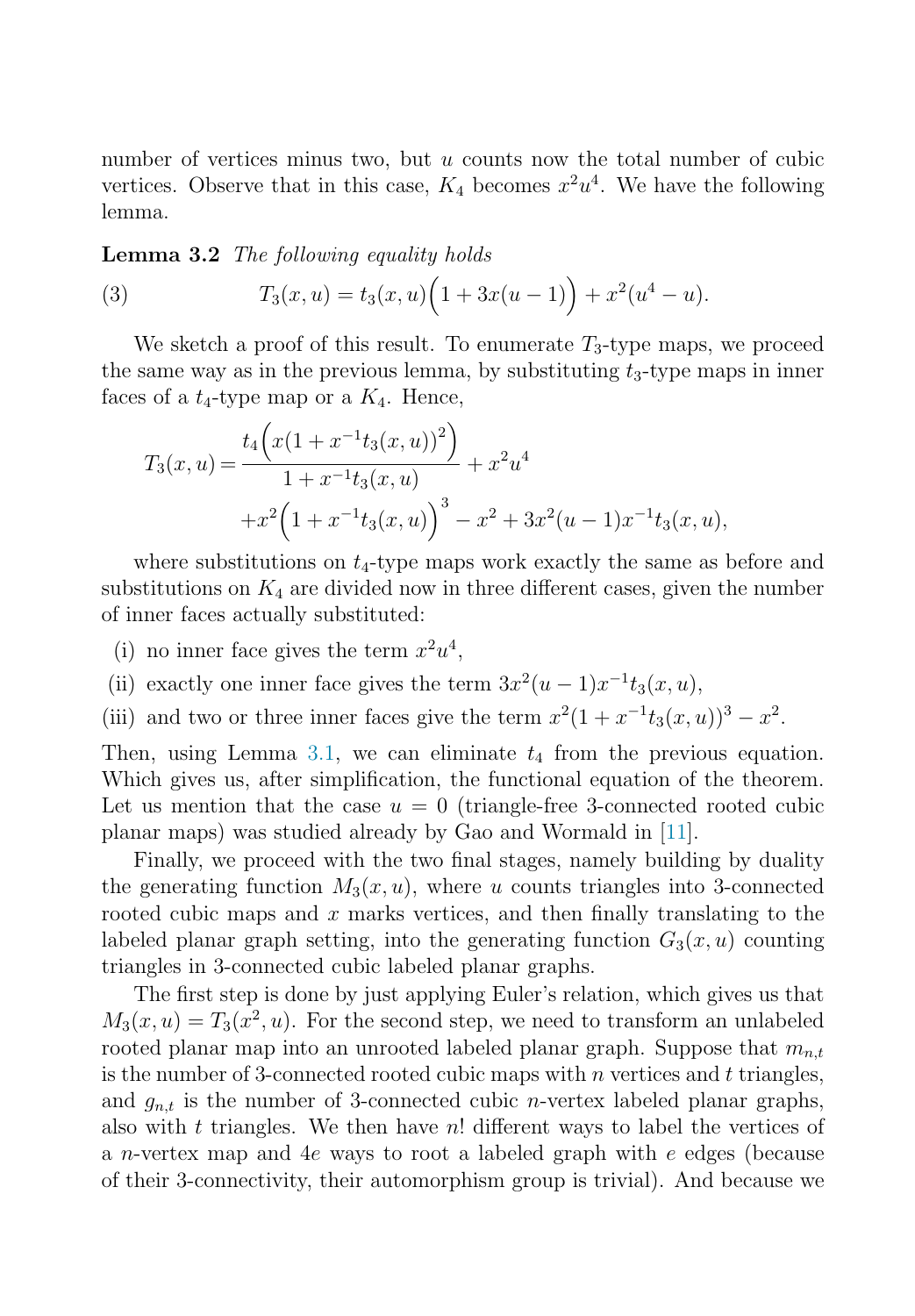<span id="page-5-0"></span>consider cubic graphs, by a double-counting argument we have that  $e = \frac{3}{2}n$ . Hence,  $6n \cdot g_{n,t} = n! \cdot m_{n,t}$ , and

$$
G_3(x, u) = \sum_{n,t} \frac{g_{n,t}}{n!} x^n u^t = \sum_{n,t} \frac{1}{6n} m_{n,t} x^n u^t = \frac{1}{6} \int_0^\infty \frac{T_3(s, u)}{s} ds.
$$

 $\boldsymbol{r}$ 

## **4 Asymptotic enumeration and limit laws**

The first consequence of the previous counting formulas is the following limiting estimate for the number of triangles in a uniformly at random 3-connected cubic planar graph:

**Theorem 4.1** Let  $X_n$  be the number of triangles in a uniformly at random 3-connected cubic planar graph on  $2n$  vertices. Denoting by  $\mu_n$  and  $\sigma_n^2$  the expectation and variance of  $X_n$ , we have that

$$
\frac{X_n - \mu_n}{\sigma_n} \to N(0, 1),
$$

where  $N(0, 1)$  is the standard normal distribution. Additionally, the mean  $\mu_n$ and the variance  $\sigma_n^2$  satisfy

$$
\mu_n = \frac{27}{128} n(1 + o(1)), \sigma_n^2 = \frac{3267}{32768} n(1 + o(1)).
$$

We sketch the proof of this theorem. For each choice of  $u$  (and  $v$ ), observe that  $T_3(x, u)$  is an analytic transform of  $t_3(x, v)$  (see Equation [\(3\)](#page-4-0)), hence the position (and nature) of the singularities of both generating functions are the same. Similarly,  $G_3(x, u)$  is obtained by integration of  $T_3(x, u)$ . Hence, the singularities of  $G_3(x, u)$  are the same as  $t_3(x, u)$  (with the difference that now the singularity type is different). So, all the analysis could be done over  $t_3(x, u)$ .

Using Equations [\(1\)](#page-3-0),[\(2\)](#page-3-0), by setting  $x(1 + x^{-1}t_3(x, u))^2 = t(1 - t)^2$ , and elimination theory packages from Maple, we get that  $t_3 := t_3(x, u)$  satisfies the following implicit equation of degree 4 in  $t_3$ :

 $0=8x^5-21x^6u^2-3x^5u-x^2u+x^7u^3+18x^6u+3x^7u-26x^4u-5x^6-3x^7u^2+$  $8x^{6}u^{3}+16x^{5}u^{3}-x^{7}-x^{4}+28x^{4}u^{2}+11x^{3}u-21x^{5}u^{2}+(24x^{5}u+57x^{4}u^{2}-102x^{4}u+$  $16x^5u^3-20x^3u^2+59x^2+12x^6u+106x^3u-12x^6u^2+45x^4-14x-4x^5+1-36x^5u^2 4x^6-34x^2u-82x^3+4x^6u^3)t_3+(8x^3u^2+6x^4u^2-12x^4u-4x^3u+25x^2u+6x^4-4x^3 19x^2+17x+3(xu-x+1)t<sub>3</sub><sup>2</sup>+(4x<sup>2</sup>u+3+4x-4x<sup>2</sup>)(xu-x+1)<sup>2</sup>t<sub>3</sub><sup>3</sup>+(xu-x+1)<sup>3</sup>t<sub>3</sub><sup>4</sup>.$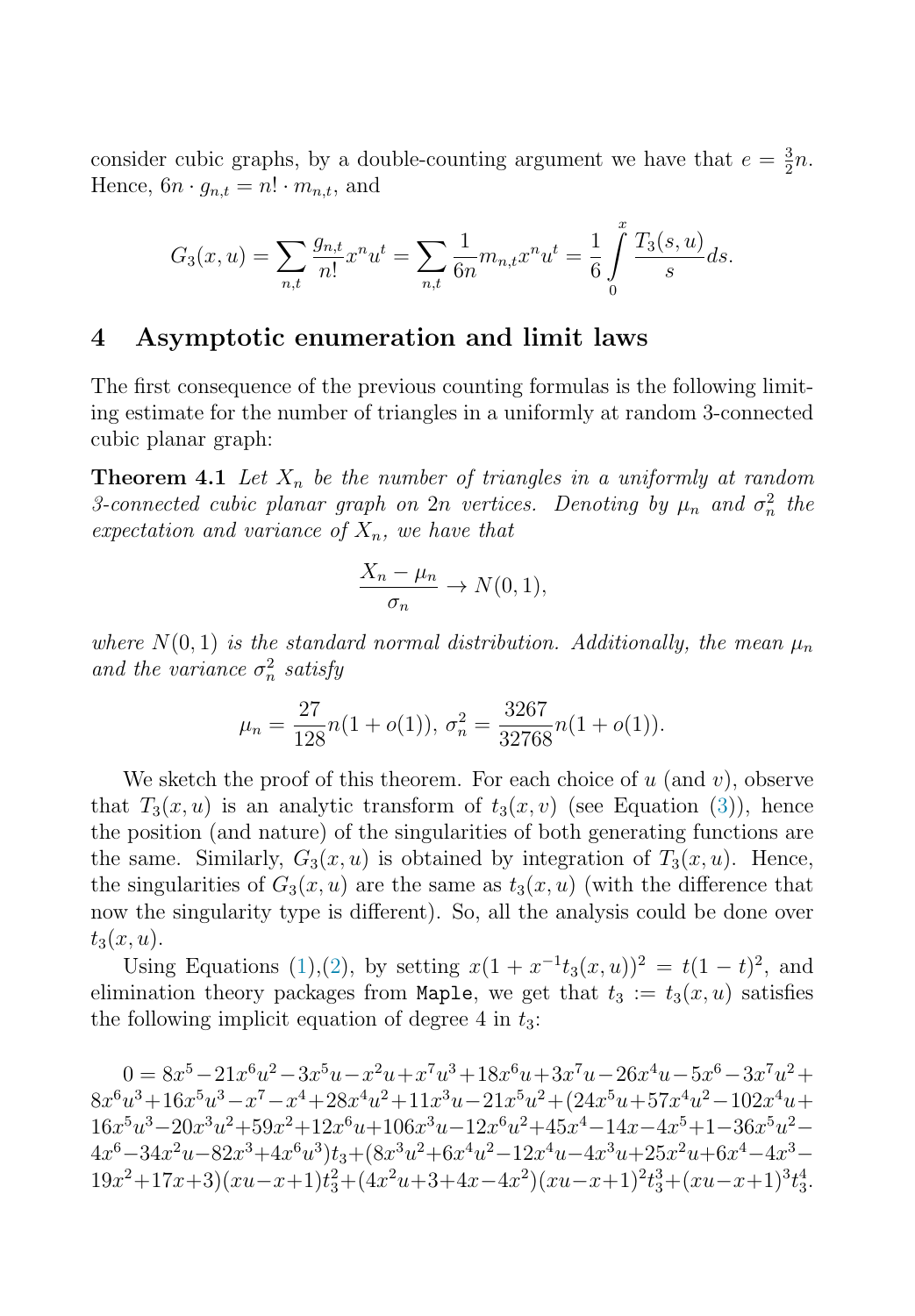<span id="page-6-0"></span>Hence,  $t_3(x, u)$  satisfies an implicit (algebraic) equation of the form  $0 =$  $P(t_3, x, u)$ , where  $P(T, X, U)$  is a polynomial with integer coefficients. For each fixed u, the points where  $t_3(x, u)$  ceases to be analytic are the ones satisfying the system of equations

$$
0 = P(T, X, U), 0 = P_T(T, X, U).
$$

Computation again with Maple shows that the system of three equations  $0 = P(T, X, U), 0 = P_T(T, X, U), 0 = P_{TT}(T, X, U)$  does not have a solution when u varies in a neighborhood of  $u = 1$ . This fact shows that the singularity type of  $t_3(x, u)$  around  $x(u)$ , solution of the system  $0 = P(T, X, U)$ ,  $0 =$  $P_T(T, X, U)$ , is of square-root type independent of the choice of u. In this context, one can apply the celebrated Quasi-Powers Theorem by Hwang (see [\[16\]](#page-8-0)), which assures normal limiting distributions when the singularity type of the generating function under study does not change when u varies around 1. In particular, the expectation and variance are both linear, with constants

$$
\mu = -\frac{x'(1)}{x(1)}, \sigma = -\frac{x''(1)}{x(1)} - \frac{x'(1)}{x(1)} + \left(\frac{x'(1)}{x(1)}\right)^2.
$$

This computation can be done by exploiting the previous implicit equation: eliminating from equations  $0 = P(T, X, U)$ ,  $0 = P_T(T, X, U)$  the variable T, we get the curve of singularities of  $x$  in terms of  $u$ :

(4) 
$$
256x(xu - x + 1)^2 - 27 = 0.
$$

In particular, for  $v = 1$ , the singular point arises at  $x(1) = \frac{27}{256}$ . This equation defines implicitly x in terms of u. Hence, we can compute, both  $x'(u)$  and  $x''(u)$ , in terms of  $x(u)$  only. The estimates for  $\mu$  and  $\sigma$  are obtained by computing (by means of Equation (4))  $x'(1)$  and  $x''(1)$ . In this case, computations give  $x'(1) = -\frac{729}{32768}$  and  $x''(1) = \frac{137781}{8388608}$ .

#### **5 Further research**

In this extended abstract we obtain a first result on limiting distributions for the number of triangles in a planar-like family of graphs (namely, graphs arising from 3-connected maps in the sense of [\[15\]](#page-8-0)). We expect to extend this study to general random cubic planar graphs by refining the equations developed by Bodirsky, Kang, Löffler and McDiarmid in  $[4]$ . Indeed, the methods developed so far, joint with this extension of the results in [\[4\]](#page-7-0) and the particularities of dealing with cubic graphs would provide also limiting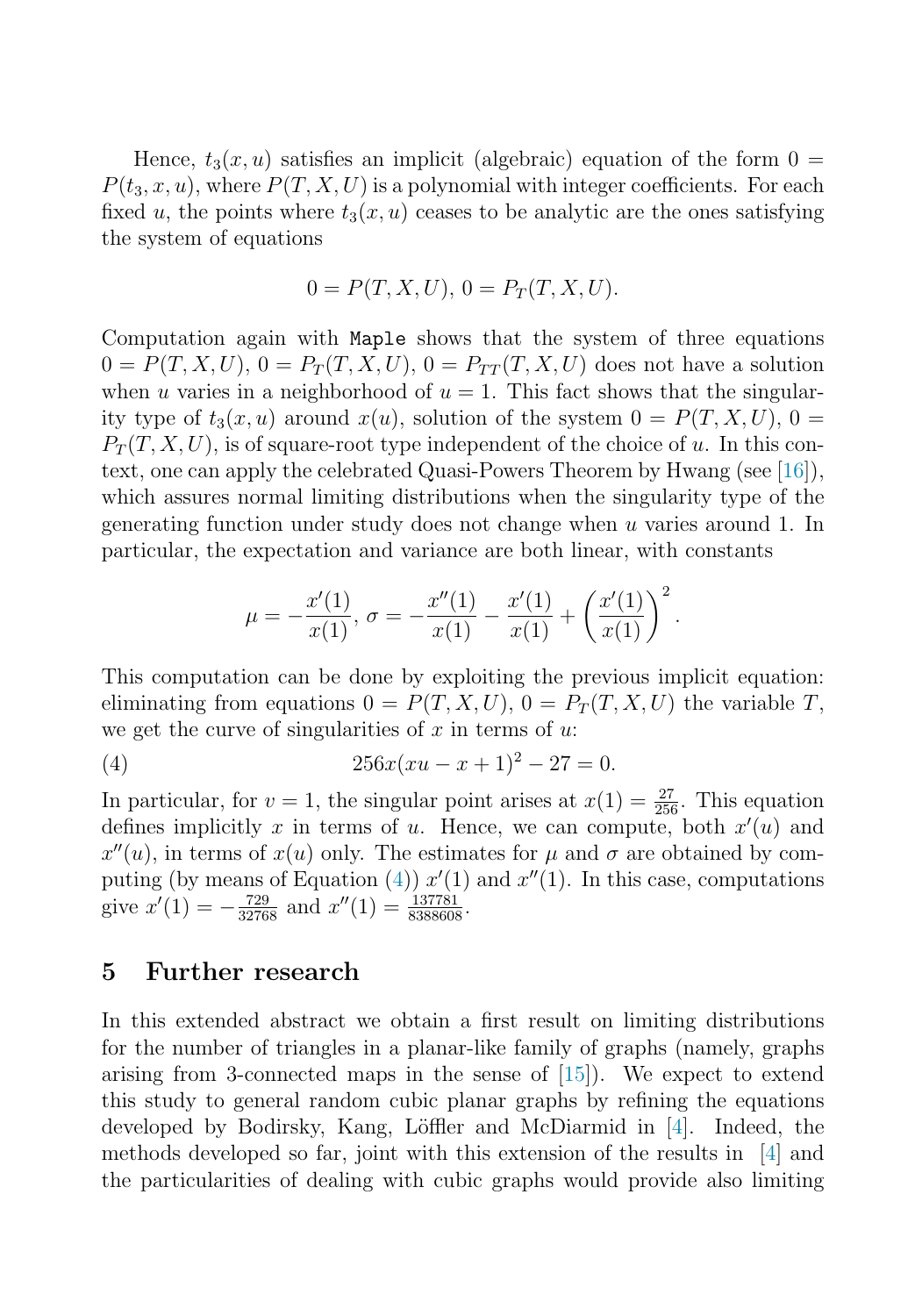<span id="page-7-0"></span>distributions for the number of subgraphs isomorphic to  $K_4^-$  (namely,  $K_4$ minus an edge). In both cases (number of triangles, and number of  $K_4^-$ ) we expect that the limiting distribution will be of normal type with linear expectation and variance. Asymptotic formulas for triangle-free cubic planar graphs on vertices would be explored as well.

Complementarily to these statistics and these counting formulas, we expect to extend the investigations in [4] with the purpose of studying the size of the largest 3-connected component in a random cubic planar graph. The main tools that will be used at this part of the investigation will be the Airy distributions arising from critical schemes in map families [1], joint with the analogue results in planar-like families obtained in [\[15\]](#page-8-0).

## **References**

- [1] C. Banderier, P. Flajolet, G. Schaeffer, and M. Soria. Random maps, coalescing saddles, singularity analysis, and airy phenomena. *Random Structures and Algorithms*, 19:194–246, 2001.
- [2] E. A. Bender, Z. Gao, and N. C. Wormald. The number of 2-connected labelled planar graphs. *Electron. J. Combin.*, 9:194–246, 2002.
- [3] M. Bodirsky, O. Giménez, M. Kang, and M. Noy. Enumeration and limit laws for series–parallel graphs. *European Journal of Combinatorics*, 28(8):2091– 2105, 2007.
- [4] M. Bodirsky, M. Kang, M. Löffler, and C. McDiarmid. Random cubic planar graphs. *Random Structures and Algorithms*, 30(1-2):78–94, 2007.
- [5] B. Bollob´as. *Random graphs*, volume 73 of *Cambridge Studies in Advanced Mathematics*. Cambridge University Press, Cambridge, second edition, 2001.
- [6] G. Chapuy, E. Fusy, O. Gim´enez, B. Mohar, and M. Noy. Asymptotic enumeration and limit laws for graphs of fixed genus. *Journal of Combinatorial Theory, Series A*, 118(3):748 – 777, 2011.
- [7] A. Denise, M. Vasconcellos, and D. Welsh. The random planar graph. *Congr. Numer.*, 113:61–79, 1996.
- [8] M. Drmota. *Random trees: an interplay between combinatorics and probability*. SpringerWienNewYork, 2009.
- [9] P. Erd˝os and A. R´enyi. On the evolution of random graphs. In *Publication of the Mathematical Institute of the Hungarian Academy of Sciences*, pages 17–61, 1960.